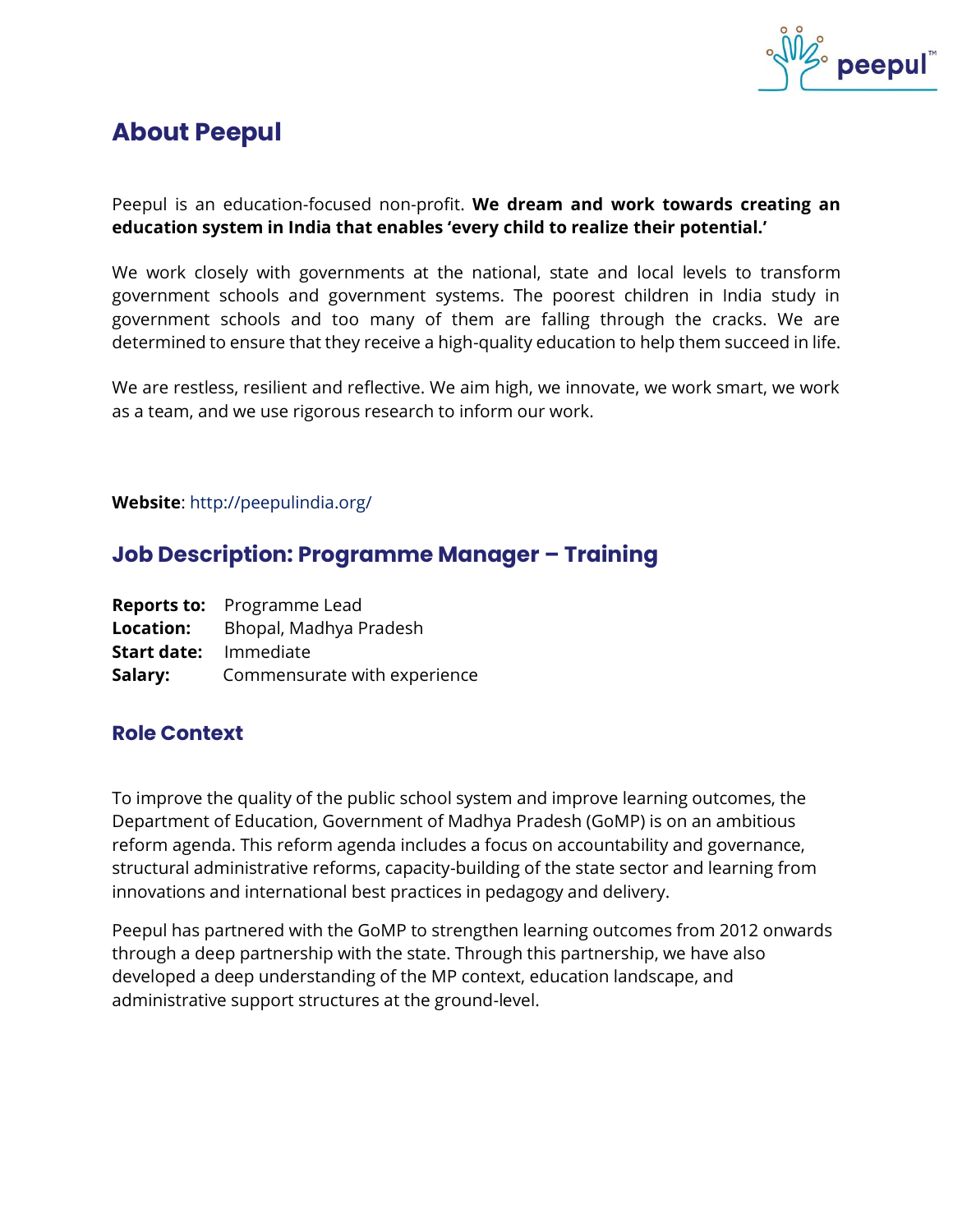

Peepul is now deepening this partnership with GoMP through a **multi-year state-wide program** for developing and implementing initiatives towards high quality education outcomes in **'CM Rise Schools'**, a flagship programme of the School Education Department, Government of Madhya Pradesh, to create exemplar public schools that provide high-quality holistic education to all children across Madhya Pradesh.

**The CM Rise schools** are envisioned to showcase quality teaching learning practices & innovative school management processes, and act as visual exemplars in the school system for all others to learn and derive motivation from.

#### **The scope of work for this program is to**

- 1. Support the design, creation and implementation of relevant academic structures and processes leading to excellent academic outcomes in CM Rise Schools through the academic year
- 2. Support the design and roll out of student assessments for CM Rise Schools, derive data and initiate action plans
- 3. Design and deliver capacity-building interventions for key stakeholders of CM Rise Schools (Teachers, School Leaders, Officers of the Education Department)
- 4. Support the setting up of accountability and motivation structures in the schools and wider ecosystem
- 5. Set up governance structures for the program

## **Role Description**

The role of the **Programme Manager - Training** is critical to the success of the continued partnership with the Government of Madhya Pradesh towards achieving quality education for all, and to Peepul's strategic objective of supporting quality improvement in the public school system in India.

As part of our support to the CM Rise Schools and other state priorities, the Programme Manager-Training will be primarily responsible for end-to-end ownership of content creation, curation and delivery of capacity building interventions for the key stakeholders towards setting up and running these schools effectively.

This person will work closely with the School Education Department, MP, SCERT and other state and district education authorities to design high quality and rigorous continuous professional development interventions.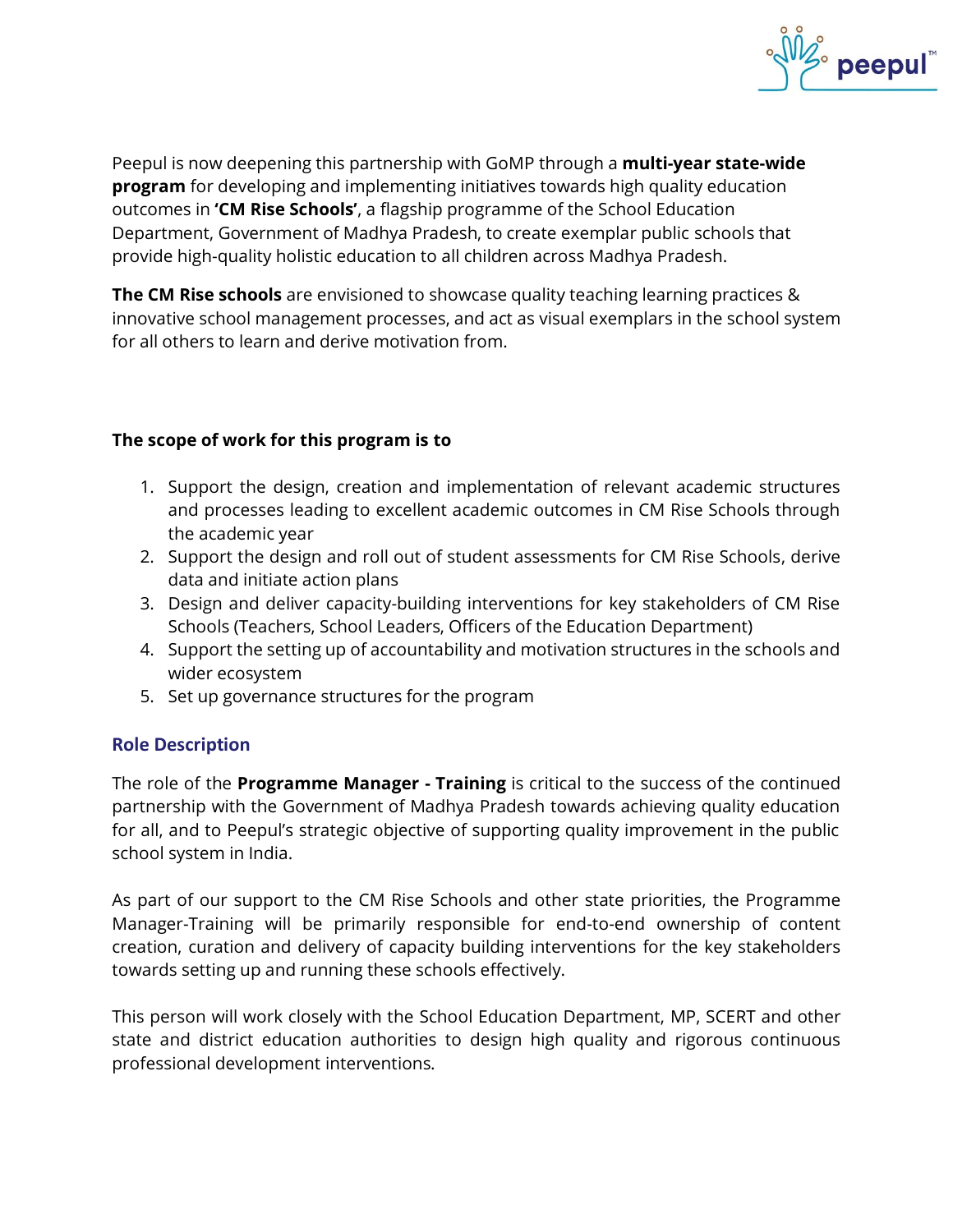

This is therefore an exciting opportunity for a highly motivated individual to play a key role in an exemplar school project with enormous potential impact.

**The Programme Manager – Training** must be an exceptional educator and facilitator with the skills and mindsets to conceptualize and execute capacity building interventions at scale. **The Programme Manager - Training** will be someone who exemplifies flexibility, tenacity and enthusiasm to be able to create and enable highly engaging, rigorous and practical training modules for teachers, school leaders and academic officials in the state that inspire schools across the state and country to actively learn and inform change in their actions.

# **Key responsibilities**

### **To lead the design and delivery of the high-quality training content that will be at the heart of the CM Rise Schools Program**

- Design and evolve the scope and sequence of the training curriculum for teachers, school leaders and education officials across the CM Rise Schools.
- Lead the instructional design of blended training content end-to-end including creating engaging digital learning resources that are need-based, relevant and rigorous.
- Build systems and process to set standards of content design and for capturing impact of trainings.
- Identify and map high-quality training content across multiple platforms and work towards curating and building a repository of professional development resources.
- Work with multiple knowledge partners across the state towards a productive collaboration
- Work with the internal M&E team to identify key outcomes and collaborate with different internal and external stakeholders to collect data to track progress towards these outcomes.
- Collaborate with the central Peepul codification team and other programmes to leverage existing resources, and relay back learnings from the programmes in Madhya Pradesh, to build strong repository of knowledge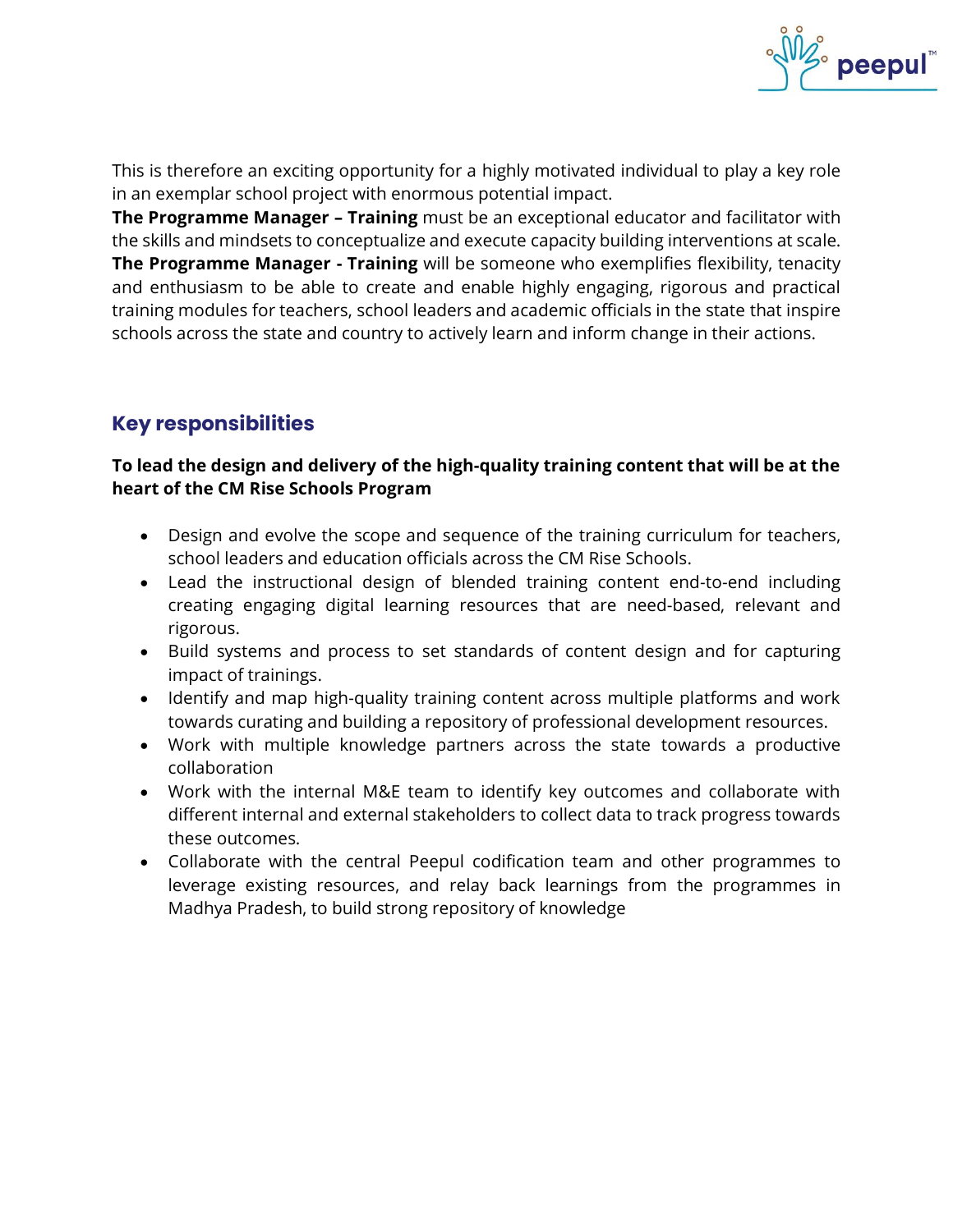

#### **To advise and support the state on roadmap of Professional Development for key stakeholders**

- Support the state government in setting up excellent as well as sustainable processes for continuous professional development of teachers, school principals and officers in the education department
- Present data backed research insights to the state government to support strengthening of the training domains of CM Rise Schools
- Conduct regular needs assessments to identify needs and challenges of the government schoolteachers and principals
- Liaison with state government institutions (e.g., SCERT, College of Teacher Education) to ensure a seamless communication flow between CM Rise Schools and the state education department around the training (and impact)
- Ensure buy-in of the training design and work with the field officials on effective implementation by leveraging the institutions to drive capacity building across the state.
- Support multiple state initiatives (for professional development) by providing key insights from the CM Rise Schools to shape and align interventions towards holistic professional development for key stakeholders.

## **To support the execution and implementation of the programme at scale**

- Support Program Director/Program Lead in implementing the programme effectively at scale
- Build training and facilitation capacity within the team
- Collectively work with team members in the state towards high quality execution of the program on ground sharing key insights
- Codifying best practices from the program and disseminating them internally and externally towards building knowledge of the organization and allowing replication across the ecosystem
- Manage a team of project managers and project coordinators towards successful and smooth work execution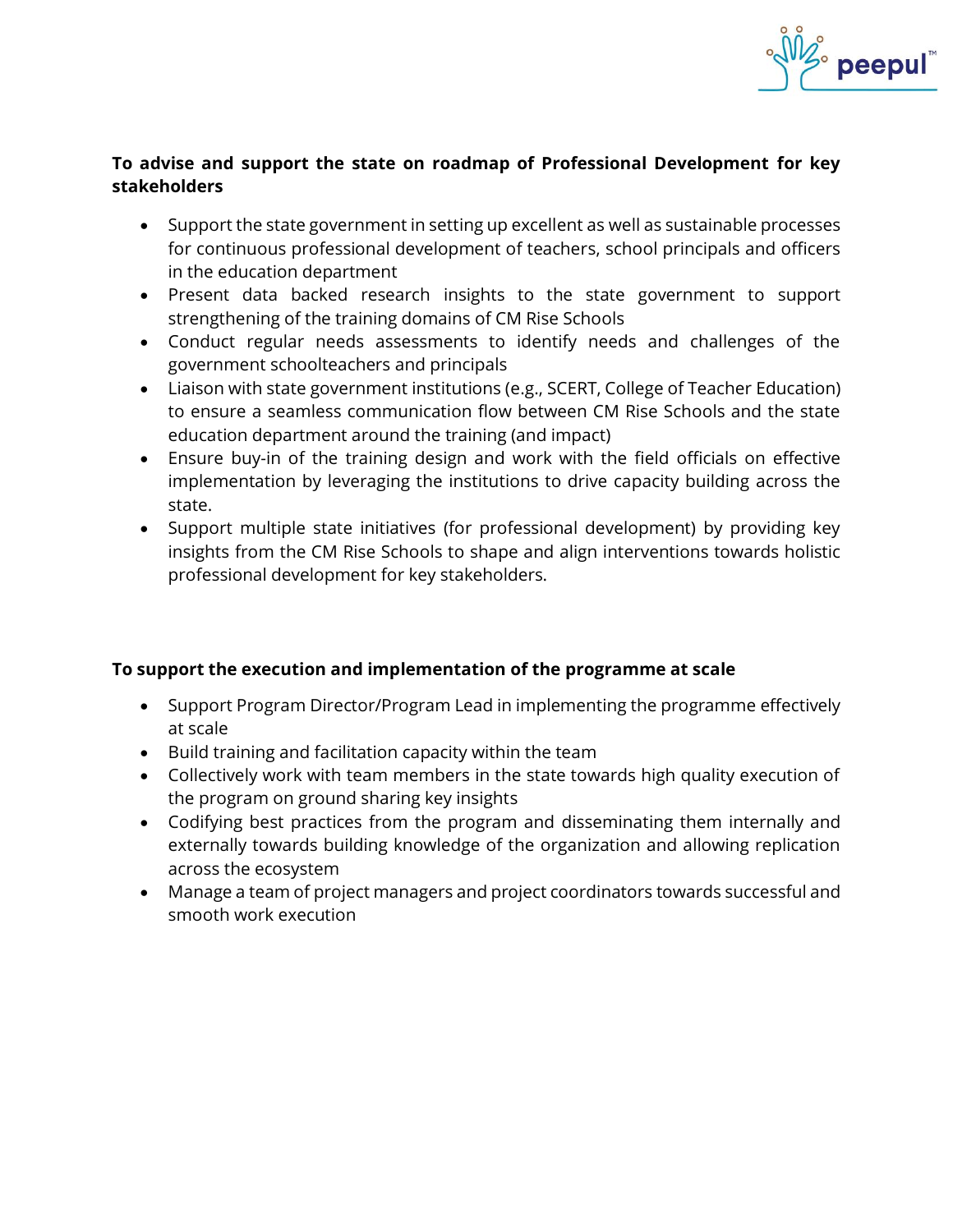

# **Person Specification**

#### **Experience:**

- At least 7 years of total work experience
- Experience of classroom teaching preferably in elementary school system with strong experience of teacher training or school leadership capacity building.
- Experience of having designed and conducted trainings for stakeholders in public education system, preferably in Hindi
- Experience of having led content creation for professional development initiatives
- Experience of leading teams and supporting them through coaching and mentoring
- Strong working knowledge of Hindi and English (oral and written)

#### **Behaviours and attributes:**

- A strong desire to influence government education system, working with the existing government structures
- A deep understanding of the context and challenges of the government schoolteachers
- Strong facilitation skills with an ability to engage audience of various sizes and contexts.
- Ability to present complex content/sessions into simple, actionable points making it accessible to individuals with varying skill levels.
- Attention to detail, including proof reading and editing skills for materials shared internally and externally
- Ability to build strong and sustainable relationships across various government education functionaries
- Ability to iterate on sessions quickly, based on feedback, following a process of continuous improvement
- Bias to action, with an ability to step back and see the larger picture
- Intellectually curious, open to learning
- Flexible and adaptable style, responding positively to changing demands
- Strong interpersonal, written and oral communication skills
- Ability to build strong and sustainable relationships across all layers of government hierarchy
- Enthusiasm for taking on a start-up role, in what will be a fast-paced, growing, changing network
- Performance orientation sets and achieves high standards for self and others